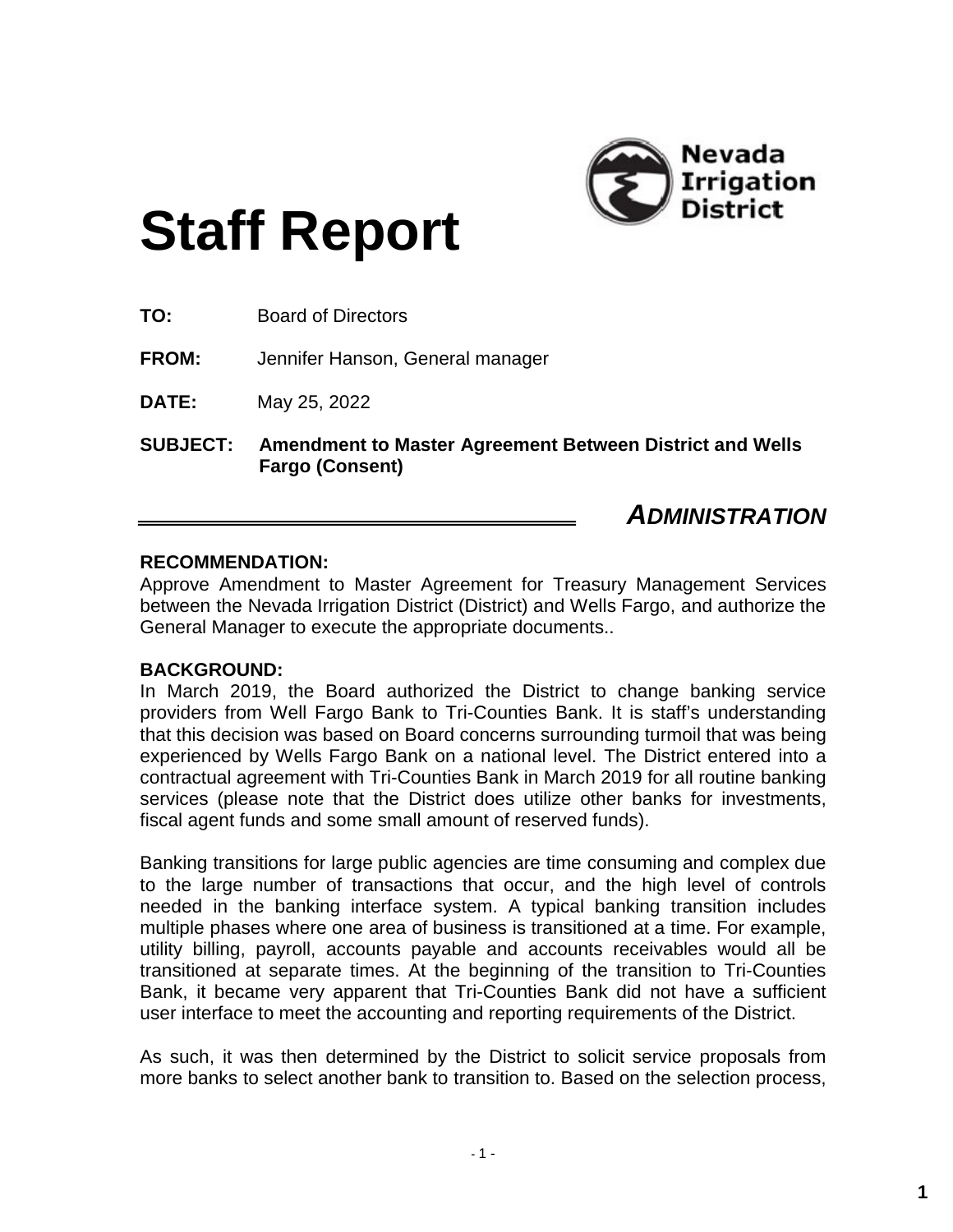the District decided to transition from Tri-Counties Bank to Bank of the West. This transition began in March 2020.

All functions, except for payroll, have been transitioned to Bank of the West. Since staff has been utilizing Bank of the West, several major issues have become apparent (summarized below):

- Bank of the West does not have a sophisticated user interface; and as such, complex steps are required for staff to complete daily treasury reporting activities.
- Bank of the West has had a less than acceptable level of customer service.
- Bank of the West does not have many of the automatic notification processes that allow the District to more timely monitor for fraud.
- Bank of the West does not have the ability to separate transactions by subaccount, which creates an increased number of manual calculations in order to ensure transactions are recorded to the appropriate fund and account.
- Bank of the West does not have the level of controls needed for fraud protection and routine security.

Since the banking transition was not entirely completed, staff has still been working with the Wells Fargo Banking system and has determined that it is superior in many ways to Bank of the West. Areas of greater benefit are summarized below:

- Superior reporting interface.
- Superior Customer Service. Wells Fargo provides the District a much higher level of customer service and provides direct lines of contact that staff may utilize for urgent matters.
- Superior controls incorporated into user interface that result in a higher degree of fraud protection.
- Superior accounting functions related that improve reconciliations and allow for transactions to be accounted for at the subaccount level.

#### **FINDINGS AND ANALYSIS:**

Based on the reasons noted above, staff has determined that it is in the District's best interest to discontinue the transition to Bank of the West and return all banking functions to Wells Fargo. Although this will create additional work for staff, staff that routinely utilize the banking system unanimously agreed that the additional work required does not outweigh the benefit of returning all banking transactions back to Wells Fargo. The resulting efficiencies will save the District money in the long-term.

In consideration of the fact that Bank of the West does have a lower fee structure, staff negotiated with Wells Fargo to obtain a fee reduction. Based on this negotiation, Wells Fargo reduced their fee by about a third. Annual fees paid are based on several factors including number of transactions, type of transactions, and account balances; and as such, fluctuate year to year. The attached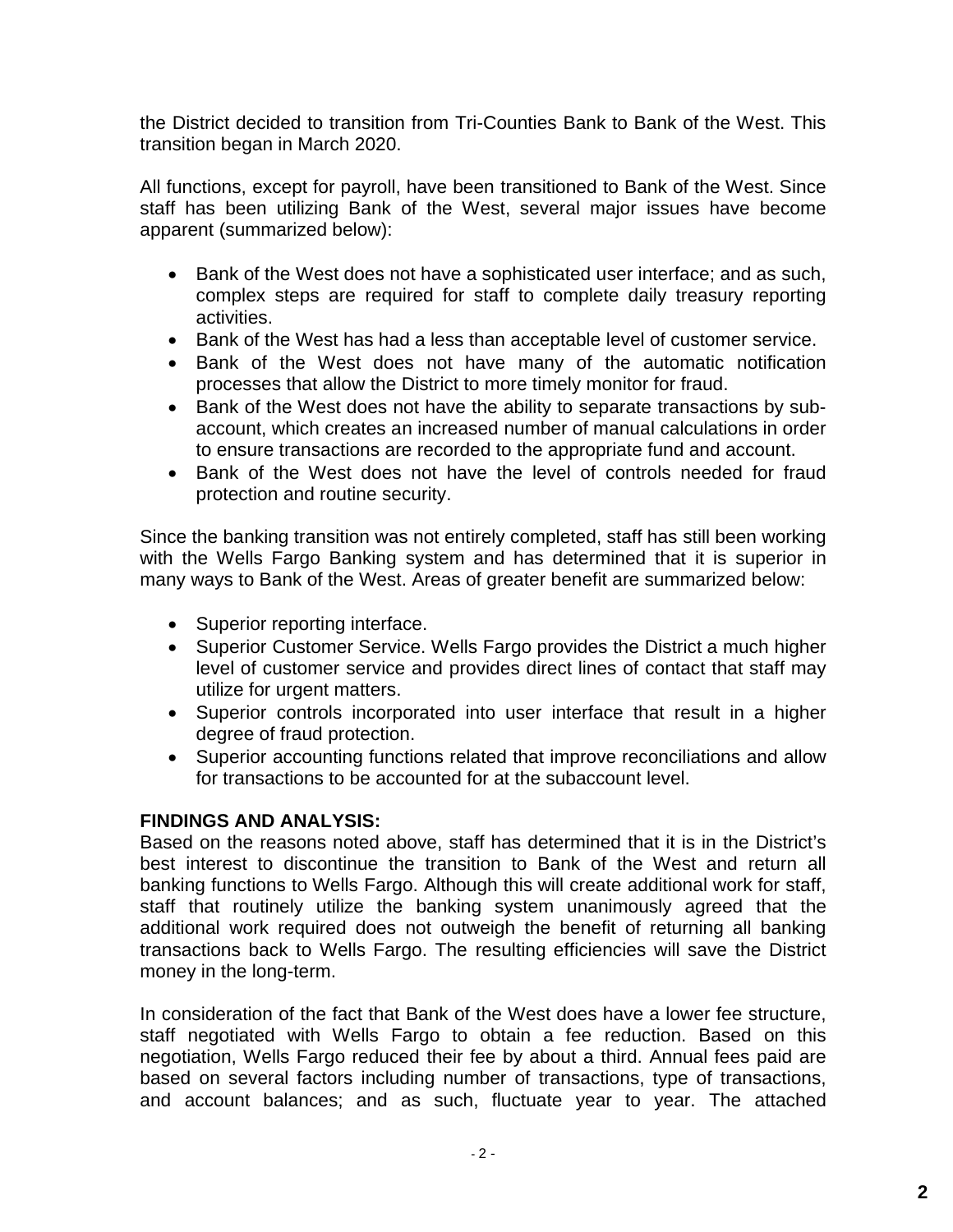Amendment to Master Agreement for Treasury Services (attached) includes the proposed fee schedule and provides an analysis of the reduction, when compared to the current agreement that the District has with Well Fargo.

Since the District did not fully complete the transition to Bank of the West, there is still an active agreement between the District and Wells Fargo. The Wells Fargo fee schedule provides for a minimum balance that is required to offset current monthly analyzed charges. This balance fluctuates month based on the month's volume of transactions, services, earnings credit rate and pricing.

The typical balance required to completely offset fees is estimated to be around \$14 million, which is more money than is typically retained in the District's bank account. Staff does take into consideration fees, minimum balance requirements, cash flow needs and potential investment revenue when determining whether monies will be held in the District's regular bank account, the Local Agency Investment Fund, or invested on the market. It is anticipated that banking fees will cost the district \$20,000 annually which will be paid for proportionally by each major fund based on volume of transaction.

The Amendment to Master Agreement for Treasury Services includes a term of three years that commences on June 1, 2022 and expires on May 31, 2025. The agreement also allows for three additional one-year extensions. During the course of the term, the fee structure is locked unless there is a material decrease in service usage volume.

#### **FISCAL IMPACT:**

The proposed action does not require an amendment to the 2022 Annual Budget. Banking fees were incorporated into the original budget.

Attachments: (1)

Amendment to Master Agreement for Treasury Services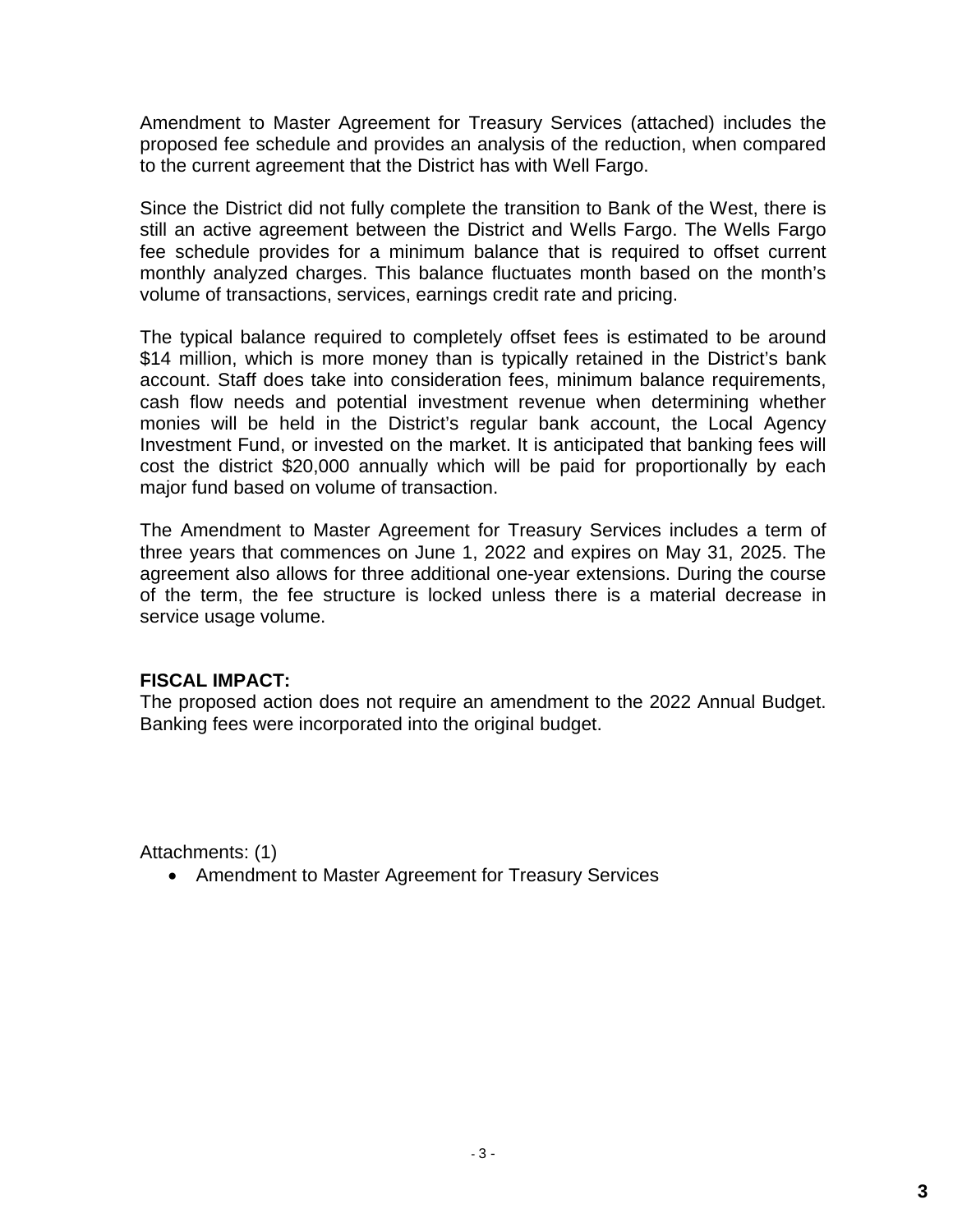

## Amendment to Master Agreement for Treasury Management Services

Treasury Management Services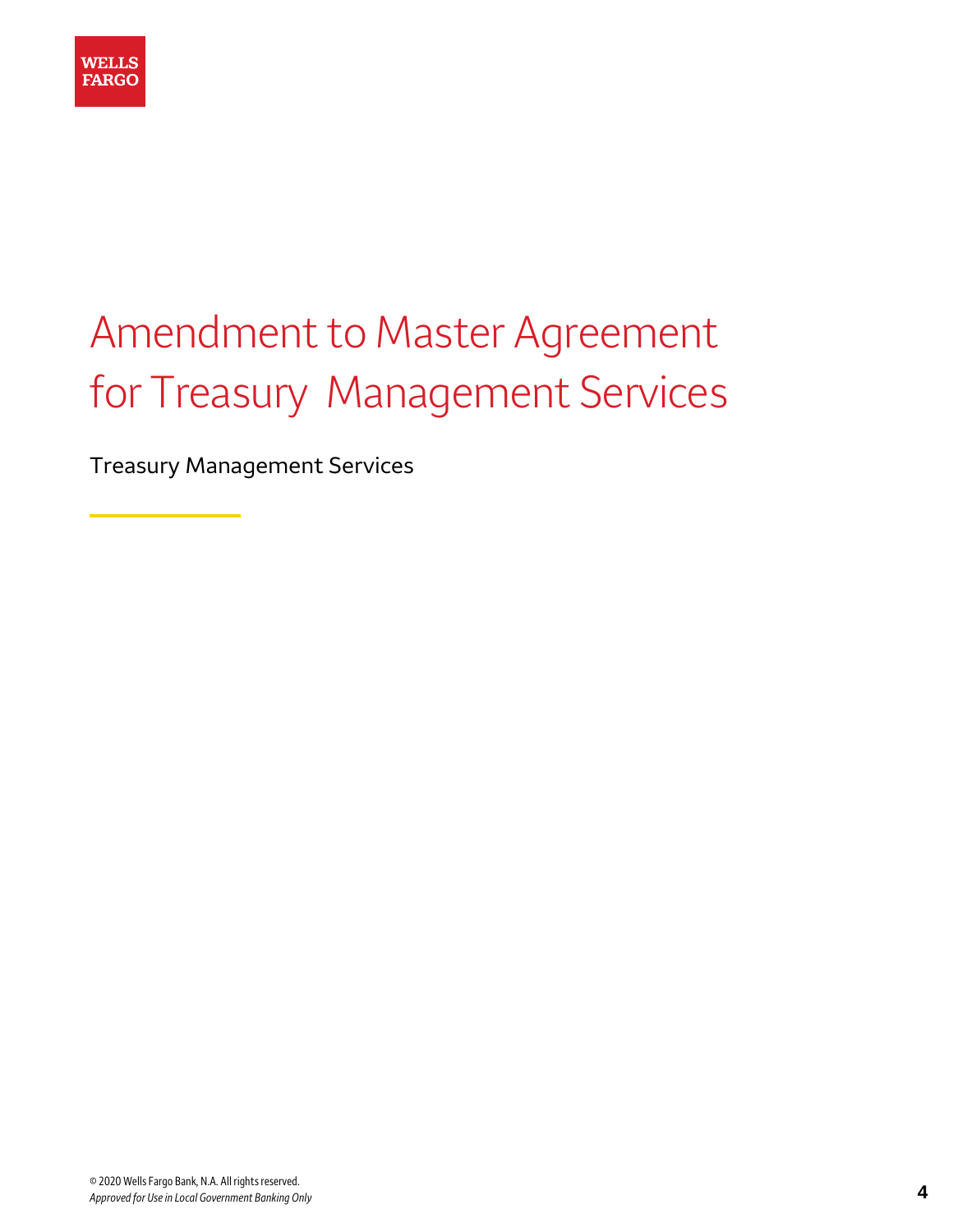### Introduction

This Amendment supplements and modifies the Master Agreement for Treasury Management Services ("Master Agreement") for Nevada Irrigation District. "You," "your" or "yours" refers to the customer identified in the immediately preceding sentence. The terms "we," "us," or "our" refer to the Bank. Capitalized terms used but not defined in this Amendment are defined in the Master Agreement. This Amendment constitutes part of the Service Documentation as defined in the Master Agreement. If there is a conflict between this Amendment and the Master Agreement or other Service Documentation, this Amendment will control. Except as expressly modified by this Amendment, all terms and provisions of Master Agreement and Service Documentation will continue to apply with full force and effect.

### Amendment

We agree that the Master Agreement governing our relationship with you is amended as follows:

1. The following text is added at the end of Section 3 of the Master Agreement (titled "**Changes to services**"):

"Notwithstanding the immediately preceding paragraph, through the Initial Term End Date (as defined below) Bank will not change the fees for Services reflected on Attachment A, except:

- in order to reflect the impact of any change in Applicable Law;
- in the event your Service usage volume is materially lower than that reflected on Attachment A;
- for changes to Bank's pricing methodology for Services, including element IDs associated with a Service, so long as the change does not increase the total price of the Services to you (unless permitted under one of the two immediately preceding bullet points).

If you implement additional Services not described on Attachment A prior to the Initial Term End Date, the fees for such additional Services will be as disclosed to you in connection with the implementation of such additional Services."

2. The following text is added at the beginning of Section 4 (titled "**Term and termination**") as a new first sentence:

"Subject to the termination provisions below, the initial term of this Agreement will commence on June 1, 2022 and expire on May 31, 2025 ("Initial Term End Date"), and this Agreement may be extended for not more than three additional one-year extension terms by your and our mutual consent."

3. The text of Section 12 (titled "**Governing Law**") is deleted in its entirety and replaced with the following:

"**Governing law.** The Service Documentation will be governed by: (a) U.S. federal law and (b) the law of Nevada, without reference to its principles of conflicts of laws ("Governing Law")."

2 Amendment to Master Agreement for Treasury Management Services | September 18, 2020 *Approved for Use in Local Government Banking Only*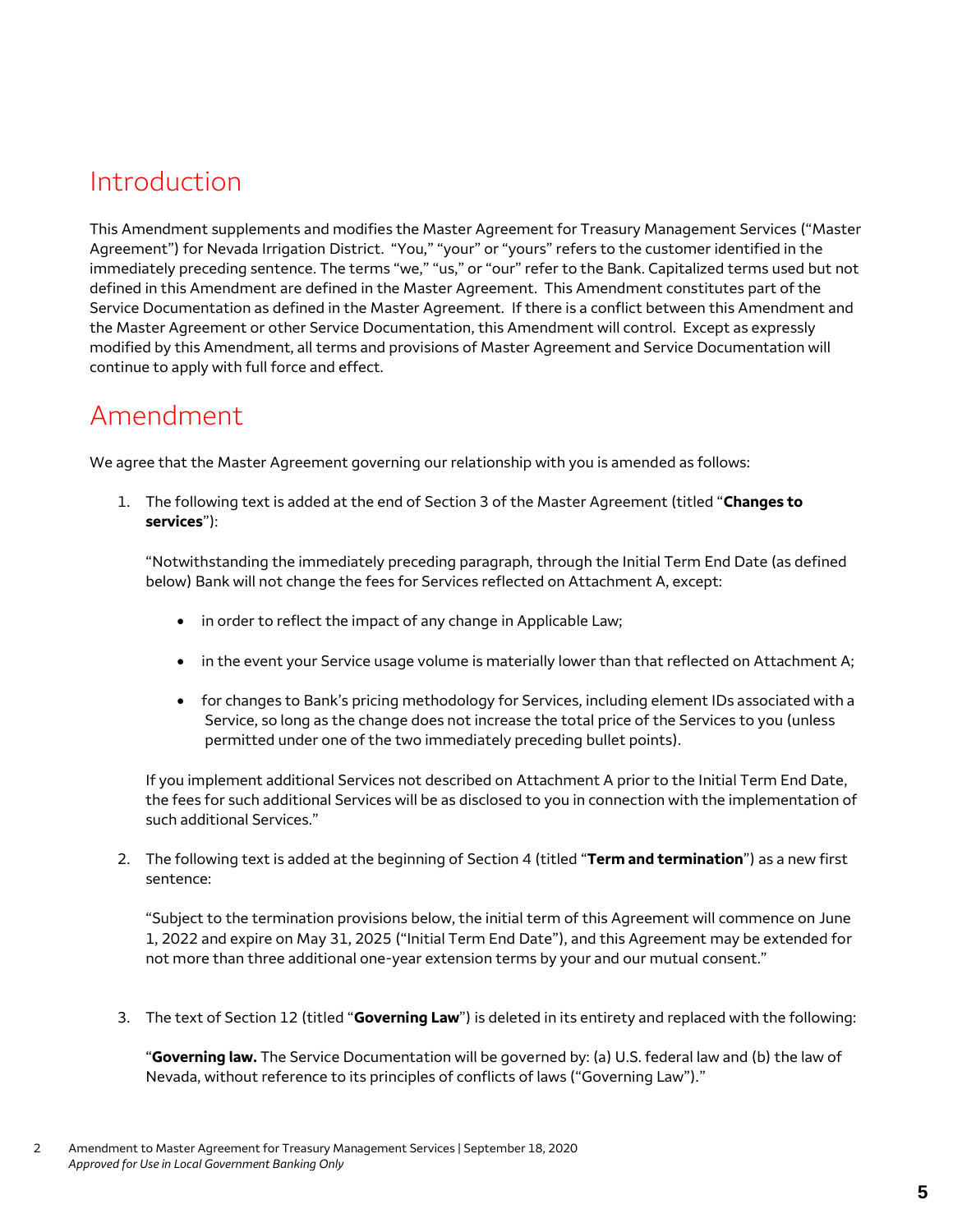4. The text of Section 14 (titled "**Jurisdiction**") is deleted in its entirety and replaced with the following:

"**Jurisdiction**. For any proceedings regarding this Agreement (other than a proceeding subject to arbitration), you and we each hereby irrevocably submits to the jurisdiction of the courts of Nevada or the federal courts located there and irrevocably agrees that all claims relating to the proceeding may be heard or determined in those courts."

| <b>WELLS FARGO BANK, N.A.</b>    | <b>Nevada Irrigation District</b> |  |  |  |
|----------------------------------|-----------------------------------|--|--|--|
|                                  |                                   |  |  |  |
| Name: __________________________ | Name: __________________________  |  |  |  |
|                                  |                                   |  |  |  |
| Date: $\qquad \qquad$            | Date: $\qquad \qquad$             |  |  |  |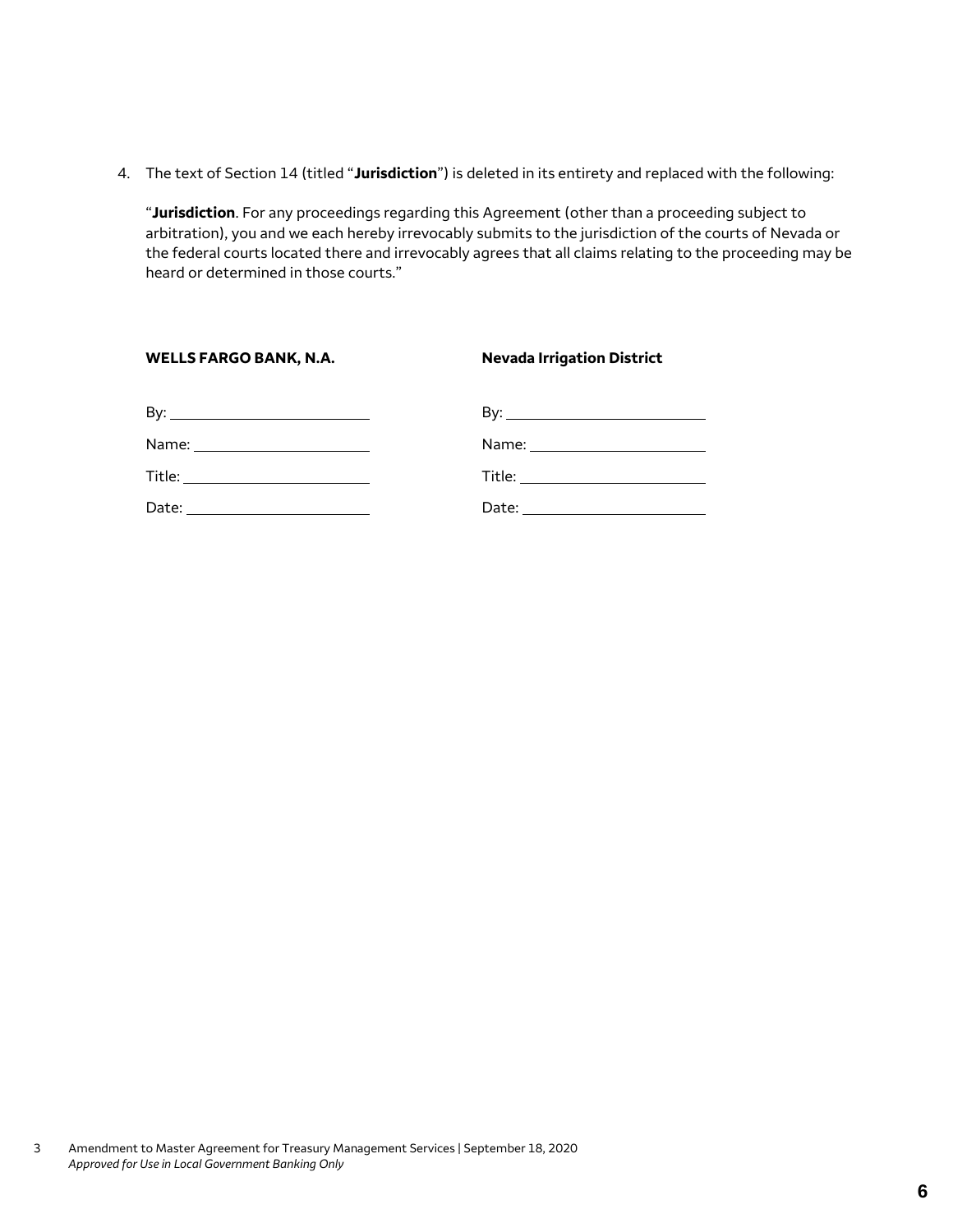## Attachment A Pricing for Specified Treasury Management Services See Attached

4 Amendment to Master Agreement for Treasury Management Services | September 18, 2020 *Approved for Use in Local Government Banking Only*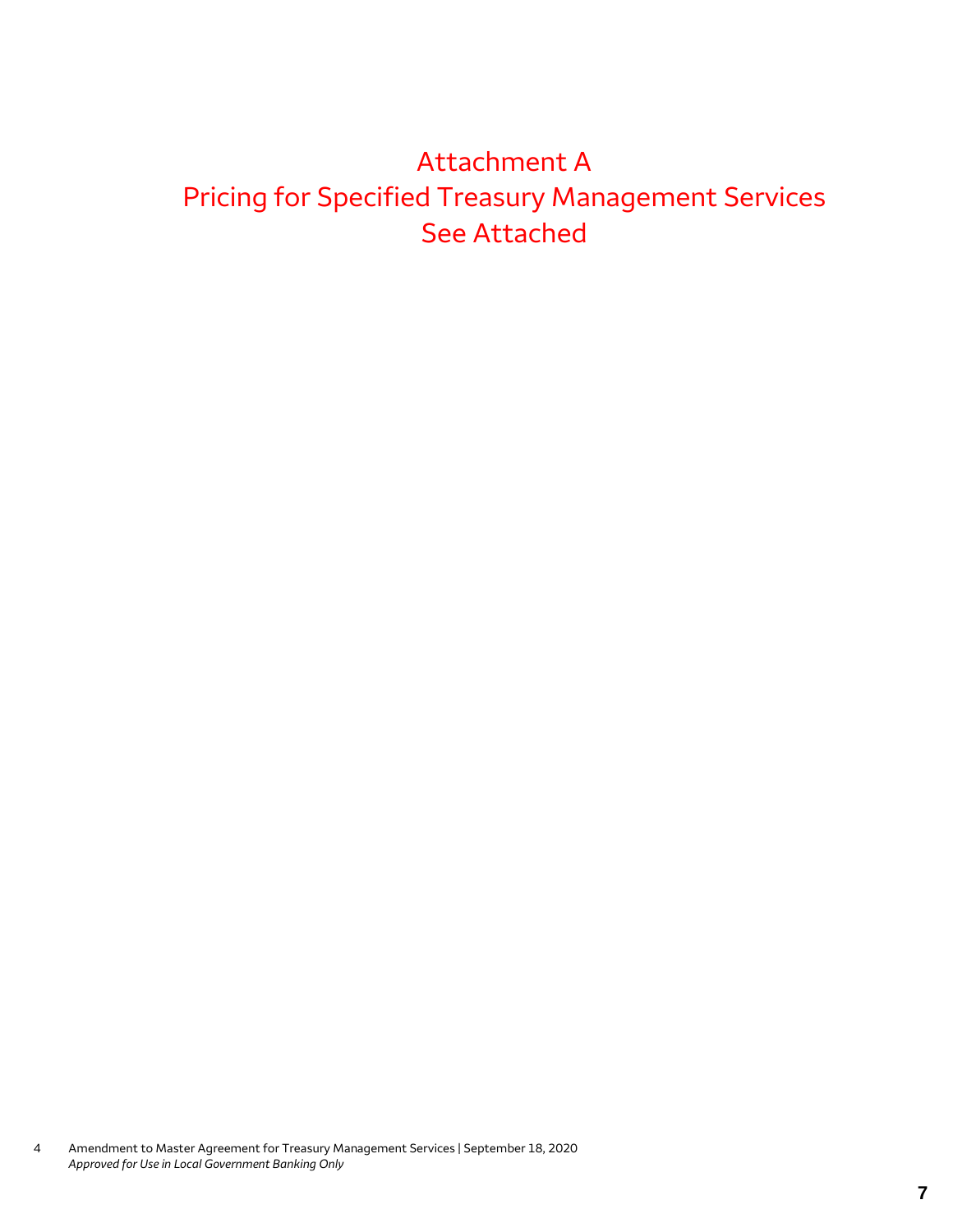## Treasury Management Pricing Estimate Summary

#### *Prepared for:*

**Nevada Irrigation District**

Pricing as of November 2021

|                                                                                                                         | <b>Monthly</b><br><b>Analyzed</b><br><b>Charges</b> | <b>Net</b><br><b>Earnings</b><br><b>Allowance</b> | Net Excess/<br>(Deficit) |
|-------------------------------------------------------------------------------------------------------------------------|-----------------------------------------------------|---------------------------------------------------|--------------------------|
| <b>Current Pricing - August 2019</b><br>- Avg. Collected Balance = $$2,528,648.28$<br>- Earnings Credit Rate = $0.40\%$ | (4,439.06)                                          | 859.05                                            | (3,580.01)               |
| <b>New Contract Pricing</b><br>- Avg. Collected Balance = $$2,528,648.28$<br>- Earnings Credit Rate = $0.25\%$          | (2,822.25)                                          | 519.59                                            | (2,302.66)               |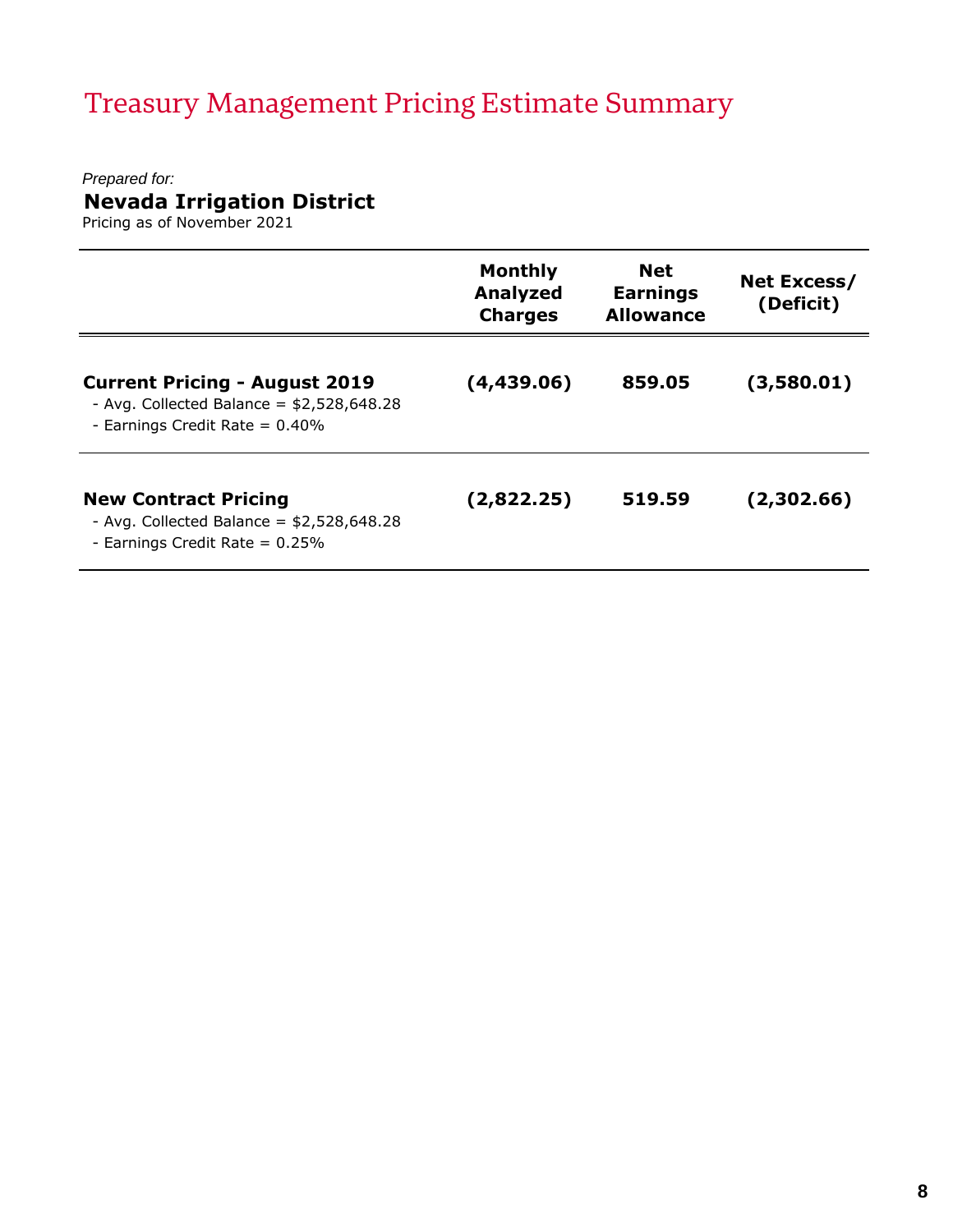

## Treasury Management Pro Forma

#### **Nevada Irrigation District Pricing as of November 2021** Pricing as of November 2021

| <b>ANALYSIS SUMMARY</b>                                                                                         |     |               |
|-----------------------------------------------------------------------------------------------------------------|-----|---------------|
| Average Positive Collected Balance                                                                              | \$  | 2,528,648.28  |
| Investable Balance Available for Services                                                                       | $=$ | 2,528,648.28  |
| Earnings Allowance @ 0.25%                                                                                      | \$  | 519.59        |
| <b>Current Monthly Analyzed Charges</b>                                                                         |     | 2,822.25      |
| <b>Current Monthly Position</b>                                                                                 |     | (2,302.66)    |
| <b>Net Shortfall Due</b>                                                                                        | \$  | 2,302.66      |
| <b>Total Amount Due</b>                                                                                         | \$  | 2,302.66      |
| Investable balance required to offset \$1.00 of analyzed charges                                                | \$  | 4,866.67      |
| Balance required to offset current month analyzed charges.                                                      |     | 14,194,886.50 |
| Note: Balance required can vary monthly based on the month's volume, services, earnings credit rate and pricing |     |               |

#### **SERVICE DETAILS**

| <b>WF</b>    | <b>AFP</b> |                                                        |                   |                | <b>Service</b> |
|--------------|------------|--------------------------------------------------------|-------------------|----------------|----------------|
| Code         | Code       | <b>Service Description</b>                             | <b>Unit Price</b> | <b>Volume</b>  | <b>Charges</b> |
|              |            |                                                        |                   |                |                |
|              |            | <b>BALANCE &amp; COMPENSATION INFORMATION</b>          |                   |                |                |
| <b>IAMTH</b> | 000230     | <b>RECOUPMENT MONTHLY</b>                              | 0.12750           | 2,595          | 330.86         |
| <b>CK905</b> | 000321     | ACCOUNT ANALYSIS-CREDIT ADJUSTMENT                     | 1.00000           | (94.51)        | (94.51)        |
|              |            | <b>BALANCE &amp; COMPENSATION INFORMATION Subtotal</b> |                   |                | 236.35         |
|              |            | <b>GENERAL ACCOUNT SERVICES</b>                        |                   |                |                |
| 22051        | 010000     | <b>ACCT MAINTENANCE</b>                                | 10.00000          | $\overline{2}$ | 20.00          |
| <b>DS585</b> | 010021     | SUBACCOUNT MAINTENANCE                                 | 10.00000          | 5              | 50.00          |
| <b>DS001</b> | 010021     | ZERO BALANCE MONTHLY BASE                              | 10.00000          | 1              | 10.00          |
| CK021        | 010100     | <b>DEBITS POSTED</b>                                   | 0.10000           | 83             | 8.30           |
|              |            | <b>GENERAL ACCOUNT SERVICES Subtotal</b>               |                   |                | 88.30          |
|              |            | <b>LOCKBOX SERVICES</b>                                |                   |                |                |
| ED515        | 059999     | <b>E-BOX PAYMENT RETURN</b>                            | 0.35000           | 1              | 0.35           |
| ED516        | 059999     | <b>E-BOX PAYMENT REVERSED</b>                          | 0.10000           | 1              | 0.10           |
| ED500        | 050030     | E-BOX MONTHLY MAINT (W/CROSS REF)                      | 76.00000          | 1              | 76.00          |
| ED470        | 059999     | <b>E-BOX PAYMENT</b>                                   | 0.06000           | 4,794          | 287.64         |
| ED521        | 050030     | E-BOX REPORTING PACKAGE MTHLY BASE                     | 30.00000          | 1              | 30.00          |
| ED524        | 050030     | E-BOX REVERSAL REPORTING MTHLY BASE                    | 5.00000           | 1              | 5.00           |
|              |            | <b>LOCKBOX SERVICES Subtotal</b>                       |                   |                | 399.09         |
|              |            | <b>DEPOSITORY SERVICES</b>                             |                   |                |                |
| CK161        | 100006     | CASH DEPOSITED IN WF BRANCH                            | 0.00250           | 40,680         | 101.70         |
| CK197        | 100040     | CASH ORDER FEE IN A WF BRANCH                          | 8.00000           | 1              | 8.00           |
| CK131        | 100040     | ROLLED COIN FURNISHED BY WF BRANCH                     | 0.50000           | 48             | 24.00          |
| CK141        | 100040     | CURRENCY FURNISHED BY WF BRANCH                        | 0.00250           | 502            | 1.26           |
| CK062        | 100416     | CEO RETURN ITEM RETRIEVAL-IMAGE                        | 1.00000           | 24             | 24.00          |
| CK064        | 100416     | CEO RETURN ITEM SERVICE MTHLY BASE                     | 0.00000           | 5              | 0.00           |
| CK061        | 100400     | RETURN ITEM - CHARGEBACK                               | 6.00000           | 12             | 72.00          |
| 08052        | 100006     | <b>BRANCH DEPOSIT</b>                                  | 3.00000           | 20             | 60.00          |
| 002          | 100225     | <b>DEPOSITED CHECK</b>                                 | 0.10000           | $\overline{7}$ | 0.70           |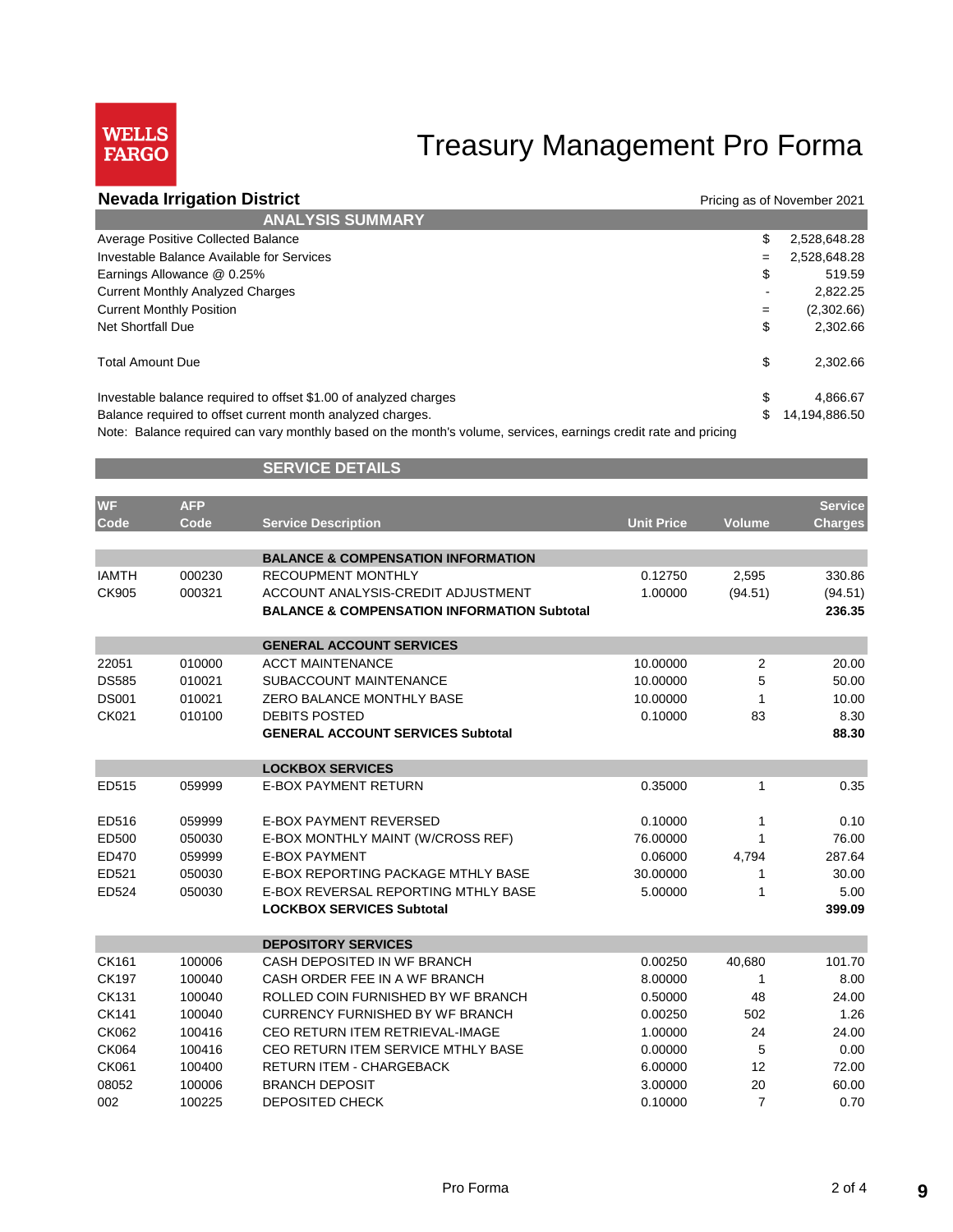| 741   | 100220 | WF ELEC DEPOSIT-DEPOSITED ITEM ONUS         | 0.06000   | 1,745          | 104.70   |
|-------|--------|---------------------------------------------|-----------|----------------|----------|
| 746   | 100224 | WF ELEC DEPOSIT-DEPOSITED ITEM              | 0.10000   | 6,560          | 656.00   |
| 790   | 100230 | ELECTRONIC DEPOSIT - DEP ADJUSTMENT         | 14.00000  | 2              | 28.00    |
|       |        | <b>DEPOSITORY SERVICES Subtotal</b>         |           |                | 1,080.36 |
|       |        |                                             |           |                |          |
|       |        | <b>PAPER DISBURSEMENT SERVICES</b>          |           |                |          |
| 22030 | 150412 | STOP PAYMENT - AUTO RENEWAL                 | 3.00000   | 2              | 6.00     |
| 12812 | 151352 | CEO IMAGE VIEW < 90 DAYS - ITEM             | 1.00000   | $\overline{2}$ | 2.00     |
| 12815 | 151352 | CEO IMAGE VIEW > 90 DAYS - ITEM             | 2.50000   | $\overline{c}$ | 5.00     |
| 12670 | 150410 | STOP PAYMENT - ONLINE                       | 5.00000   | 1              | 5.00     |
| 22202 | 150100 | <b>DDA CHECKS PAID</b>                      | 0.10000   | 420            | 42.00    |
|       |        | <b>PAPER DISBURSEMENT SERVICES Subtotal</b> |           |                | 60.00    |
|       |        | <b>GENERAL ACH SERVICES</b>                 |           |                |          |
| CK018 | 250201 | ELECTRONIC CREDITS POSTED                   | 0.10000   | 122            | 12.20    |
| 34342 | 250400 | ACH CEO RETURN SUBSCRIPTION - ITEM          | 0.10000   | 53             | 5.30     |
| 34340 | 250400 | ACH CEO RETURN SUBSCRIPTION-ACCOUNT         | 15.00000  | $\sqrt{2}$     | 30.00    |
| ES280 | 250000 | ACH MONTHLY BASE                            | 75.00000  | $\overline{2}$ | 150.00   |
| ES211 | 250102 | ACH FUTURE DATED ITEM                       | 0.10000   | 2,801          | 280.10   |
| ES349 | 250220 | ACH RECEIVED ADDENDA                        | 0.03000   | 0              | 0.00     |
| ES344 | 250202 | <b>ACH RECEIVED ITEM</b>                    | 0.10000   | 82             | 8.20     |
| 06505 | 250302 | ACH RETURN ADMIN - ELECTRONIC               | 1.00000   | 5              | 5.00     |
|       | 250302 | ACH RETURN ITEM-ELECTRONIC                  |           | 8              |          |
| 06502 |        |                                             | 1.00000   |                | 8.00     |
| ES801 | 250501 | <b>ACH TRANSMISSION CHARGE</b>              | 5.00000   | 5              | 25.00    |
| ES802 | 250501 | ACH TRANSMISSION SPECIAL                    | 5.00000   | $\overline{2}$ | 10.00    |
| 06525 | 250302 | <b>ACH NOC - ELECTRONIC</b>                 | 6.50000   | $\mathbf{1}$   | 6.50     |
| 34285 | 250703 | CEO ACH HYP ITM DET INQ - PER ITEM          | 0.50000   | 54             | 27.00    |
|       |        | <b>GENERAL ACH SERVICES Subtotal</b>        |           |                | 567.30   |
|       |        | <b>EDI PAYMENT SERVICES</b>                 |           |                |          |
| 28315 | 300200 | <b>E-BOX PER TRANSMISSION FEE</b>           | 15.00000  | 0              | 0.00     |
| 28006 | 300200 | REC MGR OR E-BOX TRANSMISSION               | 5.00000   | 22             | 110.00   |
| 28019 | 300010 | RECEIVABLES MANAGER MONTHLY BASE            | 100.00000 | $\mathbf{1}$   | 100.00   |
|       |        | <b>EDI PAYMENT SERVICES Subtotal</b>        |           |                | 210.00   |
|       |        | <b>INFORMATION SERVICES</b>                 |           |                |          |
| 34123 | 40022Z | CEO ALERTS SERVICE - EMAIL                  | 0.10000   | 68             | 6.80     |
| 34115 | 400271 | CEO PREV DAY REPORTING ITEMS LOADED         | 0.05000   | 681            | 34.05    |
| 34100 | 400052 | CEO PREV DAY REPORTING SUBSCRIPTION         | 40.00000  | $\mathbf{1}$   | 40.00    |
| 34100 | 400052 | CEO PREV DAY REPORTING SUBSCRIPTION         | 20.00000  | 1              | 20.00    |
| 27707 | 400340 | <b>CEO SEARCH</b>                           | 0.60000   | 60             | 36.00    |
| 34212 | 400340 | WIRE INQUIRY DETAIL PER ITEM-CEO            | 1.00000   | 9              | 9.00     |
| 46100 | 40005Z | CEO BASIC BANKING - MONTHLY BASE            | 10.00000  | $\mathbf{1}$   | 10.00    |
|       |        |                                             |           |                |          |
| 46102 | 40005Z | CEO BASIC BANKING ADDL ACCT-MO BASE         | 5.00000   | 5              | 25.00    |
|       |        | <b>INFORMATION SERVICES Subtotal</b>        |           |                | 180.85   |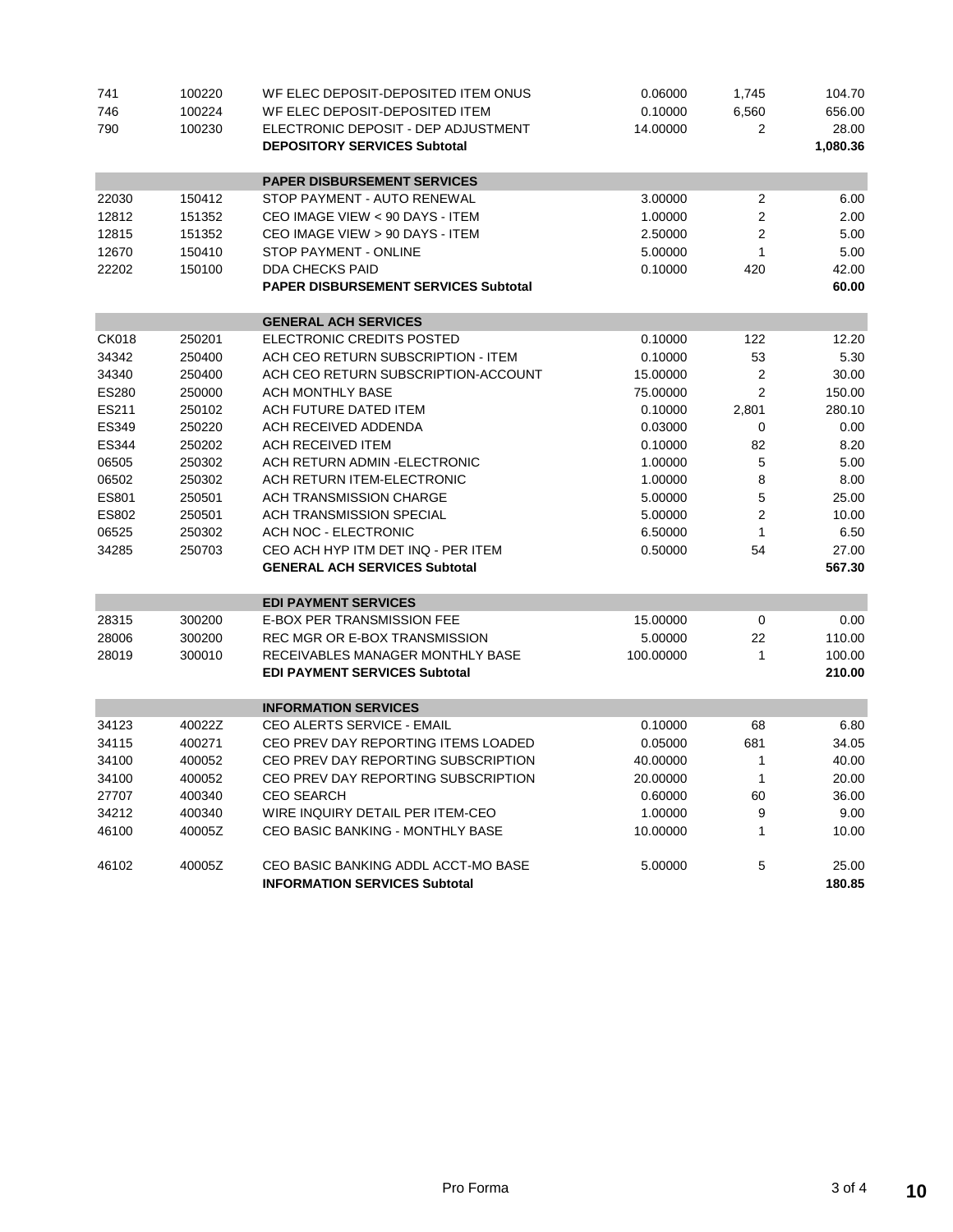#### **Disclosures**

We created this proposal for you based on our understanding of your requirements and the services in which you expressed interest. This proposal confirms the deposit and treasury management services and the pricing we plan to provide you based on certain assumptions including projected volumes and other relevant information you provided.

This document is confidential. Please do not share it without first obtaining our written permission. The services and pricing contained in this proposal are valid for 90 days. The pricing is subject to change if the actual volume or scope of services differs from the assumptions upon which we based the pricing.

Please let us know if you believe this proposal does not accurately represent the prices or services we discussed with you. If you have questions about the services in this proposal, please contact your Treasury Management Sales Consultant or visit: www.wellsfargo.com/accountanalysis for additional information about the services.

#### **Regarding your services**

#### **Alerts Service**

Charges are assessed against the volume of Alerts per user, per company, per month basis. Users are only charged for the first 80 events/alerts per month, per delivery mechanism (email or text). There is no per company cap for billing.

#### **Services with No Volumes**

Services listed with zero volume are not included in the estimated monthly analysis fee but are included in the event the service is used in the future.



This message may contain confidential and/or privileged information. If you are not the addressee or authorized to receive this for the addressee, you must not use, copy, disclose, or take any action based on this message or any information herein. If you have received this message in error, please advise the sender immediately by reply email and delete this message.Thank you for your cooperation.

© 2021 Wells Fargo Bank, N.A. All rights reserved. Not intended for public distribution.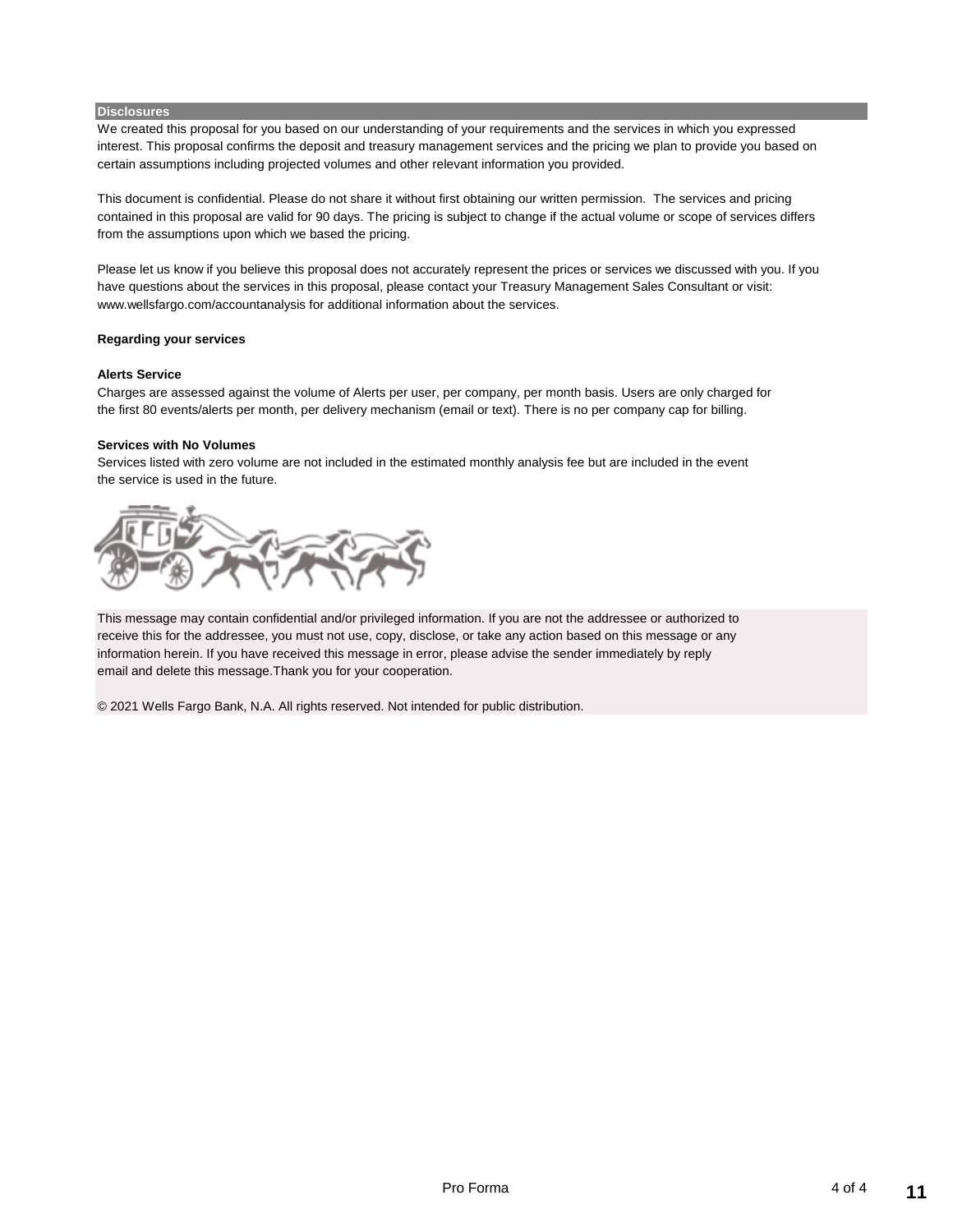

## Master Agreement for Treasury Management Services

The Service Documentation contains the terms under which Wells Fargo Bank, N.A. and the banks, branches or subsidiaries listed in Appendix X (collectively, "Bank") provide you treasury management services (each a "Service"). "You," "your" or "yours" refer to the Bank customer identified on the Acceptance of Services that is signed when you enroll in a Service ("Acceptance"). The terms "we," "us," or "our" refer to the Bank. Other capitalized terms used in this Master Agreement for Treasury Management Services ("Agreement") are defined in this document.

You and we agree:

- **1. Service documentation.** The Service Documentation contains the terms governing each Service and includes:
	- a. The Service Description (which contains terms and conditions applicable to the specific Service),
	- b. The Acceptance (which indicates your acceptance of the Service Documentation),
	- c. This Agreement (which contains terms and conditions applicable to all Services),
	- d. The account agreement governing the account(s) (each, an "Account") you use in connection with the Service,
	- e. The Product Enrollment Form (which contains set-up information for each Service in which you are enrolling), and
	- f. User Guides (which include Terms of Use, software, software licenses, price schedules, specifications, instructions, and notices).

The documents and individual provisions of the Service Documentation are intended to be read together as one agreement between you and us. This Agreement and the Service Descriptions for Services you enroll in are posted at our *Commercial Electronic Office® (CEO®)* portal. If there is a conflict among the documents that are part of the Service Documentation, they will govern in the order listed above. Your use of a Service confirms your receipt of, and agreement to be bound by, this Agreement and all Service Documentation.

- **2. Services.** You and we will agree upon the Services to be provided and the start date for each Service. Each Service is subject to the approval by our applicable branch or subsidiary. We will notify you when you have completed all requirements for enrolling in the Service and the Service is ready for you to use.
- **3. Changes to services.** We may change (or add to) the terms and fees in the Service Documentation at any time. If a change to a Service requires a change to the Service Documentation, we will post the document(s) with the change on the *CEO* portal. When required by Applicable Law, we will notify you of the change. If you continue to use a Service after a change takes effect, you will be bound by the change. As used in this Agreement, the term "Applicable Law" means all applicable laws (including common or customary laws), statutes, constitutions, policies, decrees, judgments, treaties, regulations, directives, by-laws, rulings, orders or operating circulars governing our activities and/or any transaction effected under this Agreement, including, but not limited to, the funds transfer system and clearing and settlement house rules.
- **4. Term and termination.** Unless a Service is terminated in accordance with the Service Documentation, this Agreement and each Service will continue in effect until terminated by either party upon 30 days' prior written notice to the other

© 2021 Wells Fargo Bank, N.A. All rights reserved. Revised May 4, 2021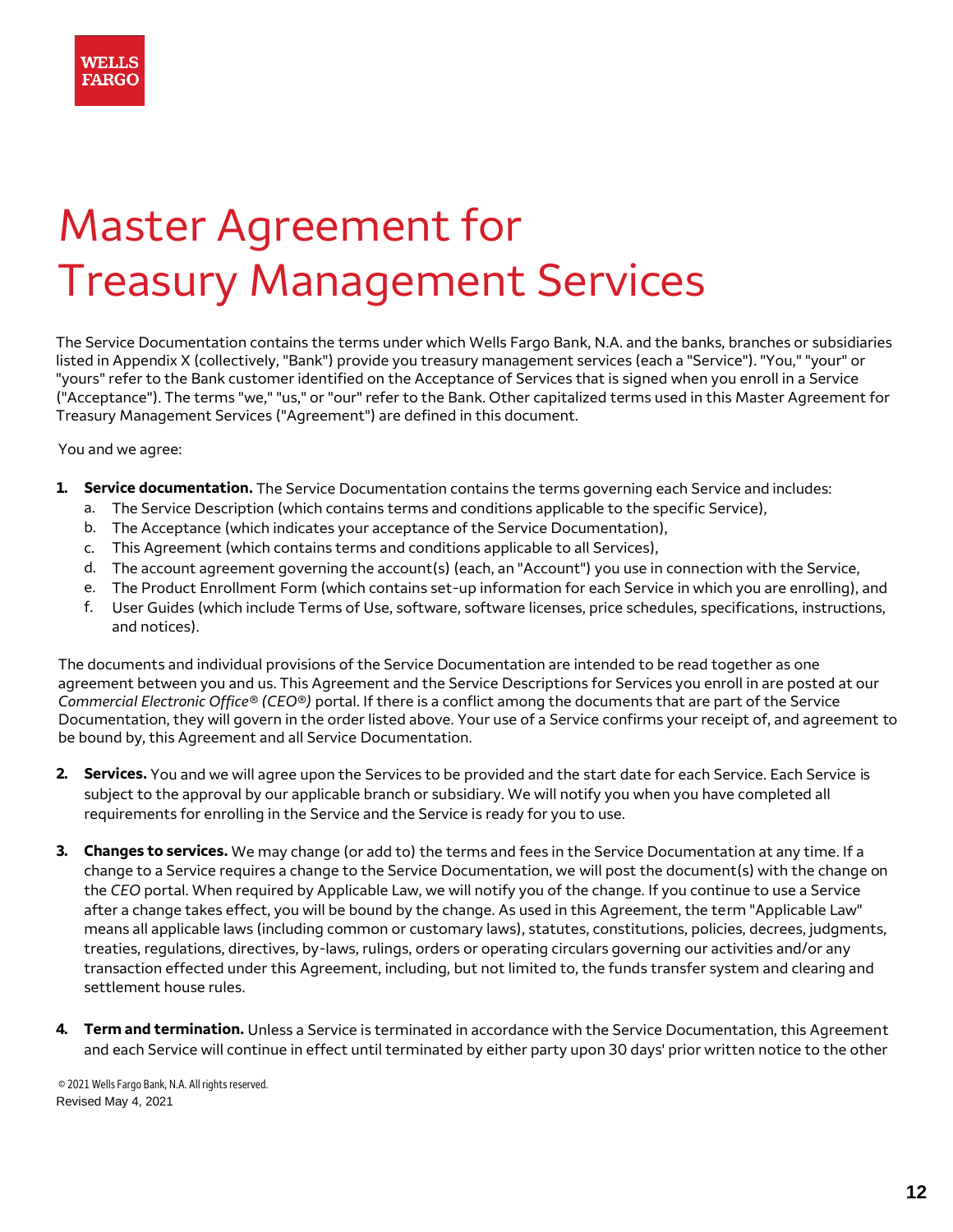party. When a Service is terminated for any reason, the Service Documentation governing the terminated Service is also terminated.

We may suspend or terminate any Service:

- a. After we notify you of a breach of any provision of the Service Documentation or any other agreement with us, and you fail to cure the breach (if it can be cured) within 15 days of the date of the notice; or
- b. Without prior notice to you if:
	- i. We reasonably suspect that an Account associated with a Service has been compromised or otherwise subject to irregular, unauthorized, fraudulent, or illegal activity,
	- ii. You become subject to any insolvency or bankruptcy proceeding, or any receivership, liquidation, reorganization, or other similar proceeding, or you enter into any agreement or proceeding for voluntary liquidation, dissolution, composition with or assignment for the benefit of creditors or other winding up,
	- iii. We determine in our sole discretion that continuing to provide a Service may place us at risk of financial loss or result in an unacceptable credit exposure,
	- iv. Any guaranty of your obligations to us ("Guaranty") is terminated, revoked, or its validity contested by the guarantor ("Guarantor"),
	- v. We determine in our sole discretion that a material adverse change has occurred in your ability to perform your obligations under the Service Documentation, or in the ability of a Guarantor to perform its obligations under a Guaranty, or
	- vi. The Account necessary to provide a Service is closed.

The termination of a Service will not affect your or our respective rights with respect to transactions occurring before the termination. We will not be liable to you for any losses or damages you may incur as a result of any termination of any Service or termination or restriction of any *CEO* portal access rights under section 9(d) below.

**5. Service fees.** You will pay us the fees described in the Service Documentation and any taxes applicable to each Service, however designated, but excluding taxes based on our net income. We may debit your Account for any fees not covered by earnings credits and any taxes that are due, or we may send you an invoice for these amounts, which you will promptly pay. Our charges and fees are in the applicable fee schedule for Services used in connection with your Account.

#### **6. Security procedures.**

- a. Unless otherwise agreed, you agree that "Security Procedure" is the applicable security procedure described in the Service Documentation for your Initiation Method for the Service, which we will use to verify the authenticity of a Transaction. The term "Initiation Method" refers to the method we offer in the product enrollment form ("Set-up Form") or other Service Documentation for delivering your Transaction instructions to us with respect to the applicable Service and includes any applicable transmission protocols. The term "Transaction" means (i) any funds transfer or payment instruction (including any communication cancelling or amending an instruction), and (ii) any instruction, data or other information which we receive in your name with respect to a funds transfer. The purpose of the Security Procedure is to verify the authenticity of the Transaction. We will not use the Security Procedure to detect an erroneous or duplicate transaction. You will be responsible for any erroneous or duplicate transaction we receive in your name. You agree to be bound by each Transaction, whether or not authorized by you, issued in your name and accepted by us in compliance with the Security Procedure for the Service.
- b. You agree that each Security Procedure for the Initiation Method in the Set-up Form or other Service Documentation for each of the Services (a) best meets your requirements with regard to the size, type and frequency of your Transactions, and (b) is commercially reasonable.
- **7. Confidential information.** Unless otherwise stated in the Service Documentation, "Confidential Information" means all (a) User Guides and Terms of Use, and (b) Security Procedures, passwords, codes, security devices and related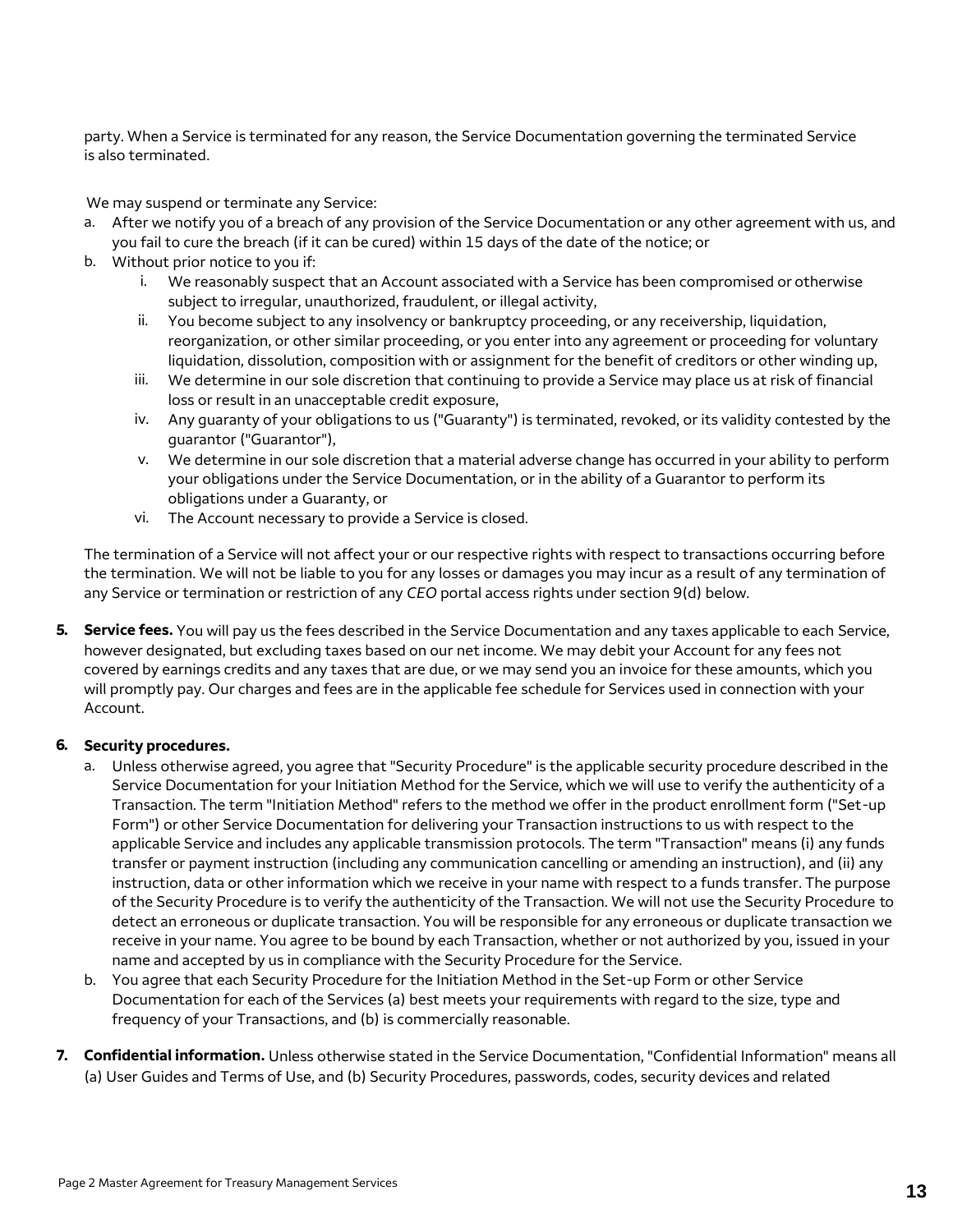instructions. You will not acquire any ownership interest in or rights to Confidential Information as a result of your use of any Service.

You will:

- a. Maintain the confidentiality of the Confidential Information,
- b. Not disclose (or permit your employees or agents to disclose), copy, transfer, sublicense, or otherwise make any of it available to any person or entity, other than your employees who have a need to use the Confidential Information in connection with the applicable Service, and
- c. Not decompile, reverse engineer, disassemble, modify, or create derivative works of any Confidential Information.

You will notify us immediately if you know of or suspect any unauthorized disclosure, possession, use, or knowledge (each, an "Unauthorized Use") of any Confidential Information. If you (or your employees or agents) are responsible for the Unauthorized Use, you will, at your expense, promptly take all actions, including initiating court proceedings to recover possession and prevent further Unauthorized Use of the Confidential Information. You will also compensate us for any injury caused to us as a result of the Unauthorized Use.

**8. Currency conversion.** When your instructions require us to convert the amount of a payment order from the currency in which the Account is denominated ("Account Currency") to another currency ("Foreign Currency"), we will do so using the Applicable Exchange Rate in effect at the time we execute your payment order. "Applicable Exchange Rate" means the exchange rate we set and use for you when we convert one currency to another currency and includes a markup over our cost of sourcing the relevant currency. The markup factors include costs incurred, market risks and our desired return. The exchange rate we provide to you may be different from the exchange rates you see elsewhere. Foreign exchange rates are dynamic, and rates fluctuate over time based on market conditions, liquidity, and risks.

If a financial institution designated to receive the funds does not pay the beneficiary specified in the payment order, and the funds are returned to us, we will not be liable to you for a sum greater than the amount of the payment order after we have converted it from the Foreign Currency to the Account Currency using the Applicable Exchange Rate in effect at the time the funds are returned to us. You accept the risks of any change in the Applicable Exchange Rate between the time you request a payment order and the time the payment order is either completed or is unwound due to a cancellation, an amendment, a rejection, or a return.

#### **9.** *CEO* **portal.**

- a. **Description of the** *CEO* **portal.** The *CEO* portal is our electronic banking portal that is accessed via the Internet. Your Authorized Agents (defined below) may use the *CEO* portal to access (i) Services in which you have separately enrolled and (ii) third-party sites we may make available through the *CEO* portal. We offer different channels through which you may access the *CEO* portal, including personal computers and mobile devices. We may add or eliminate channels at any time. A Service or third party site accessible through one channel may not be accessible through another channel.
- b. **Access to the** *CEO* **portal.** When you enroll in the *CEO* portal, and as we may determine is necessary after enrollment, we will provide Log-On Credentials (defined below) to the persons who are authorized to access the *CEO* portal on your behalf (each, an "Authorized Agent"). Log-On Credentials mean one or more secure methods we provide to access the Services and may include user IDs, passwords, token IDs, and other methods that we adopt from time to time. We have no obligation to separately verify or authenticate any communication we receive in your name through the *CEO* portal, whether or not it was actually from an Authorized Agent. You assume the entire risk of (i) unauthorized use of your Log-On Credentials and (ii) unencrypted electronic transmissions.
- c. **Administration of the** *CEO* **portal.** We offer two options for administering the *CEO* portal: (i) Administrationand (ii) Bank administration.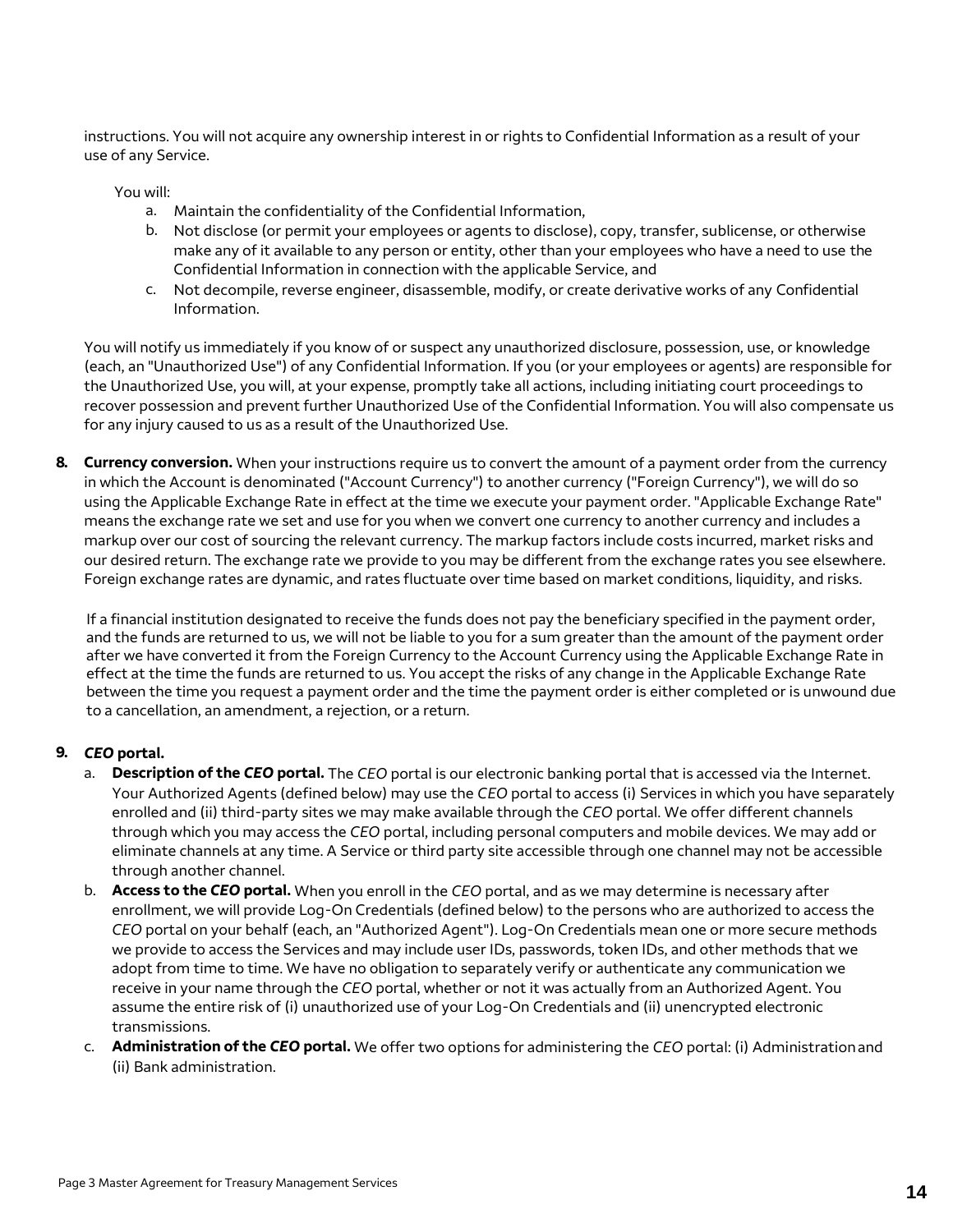- i. **Administration.** If you enroll in the Administration option, there are three categories of Authorized Agents: Company Administrator, Administrator, or User. Unless you and we separately agree, we will provide Log-On Credentials only to your initial Company Administrator(s) who will (a) assign Log-On Credentials to other individuals and (b) designate those individuals as one of the following:
	- (1) A Company Administrator, who may perform all functions of your initial Company Administrator,
	- (2) An Administrator, who may perform all functions of an Administrator including designating other Administrator(s) and User(s), or
	- (3) A User, who may access the Services designated by a Company Administrator or an Administrator, as well as those Services in which we permit a User to self-enroll.

Each Company Administrator and Administrator has the authority to enroll you in additional Services. In addition to your use of Administration as described in this subsection, you may request that we assign Log-On Credentials to Users that you designate in writing to us. Your designation to us will specify the Services which the User is authorized to access in addition to those Services in which we permit a User to self-enroll.

ii. **Bank administration.** For the Bank administration option, there is one category of Authorized Agent: Users. We will assign Log-On Credentials to each User you designate.

You will promptly revoke the Log-On Credentials of any Authorized Agent or User when that individual is no longer authorized to access the *CEO* portal. If you notify us in writing to revoke the Log-On Credentials of an Authorized Agent or User, we will have a reasonable time after receiving your written notification to revoke the individual's access.

- *d.* **Terminating access.** We may terminate or restrict any Authorized Agent's access to any Service through the *CEO* portal if we determine such use:
	- i. Does not comply with any term applicable to the *CEO* portal,
	- ii. Is not permitted by Applicable Law,
	- iii. Is not authorized by you or any third party whose authorization we believe is necessary, or
	- iv. Should be denied for your or our protection (without us agreeing to or being required to make this determination in any circumstance).
- e. **Financial information.** Financial market data, quotes, news, research, and other financial information developed by third parties and transmitted to us ("Financial Information") may be available to you at the *CEO* portal. The posting of any Financial Information or any other information or data at the *CEO* portal is not a recommendation by us of any particular Service or transaction. We do not guarantee the accuracy or completeness of any Financial Information, nor are we responsible for (i) the actions or omissions of the third parties developing or transmitting Financial Information or (ii) any decision you make or action you take by relying on any Financial Information.
- f. **Miscellaneous.** For purposes of this section 9 only, "Service" includes each service and product we or any of our affiliates offer that you access through the CEO portal. This section 9 will survive the termination of any Service or this Agreement.

#### **10. Alerts.**

- a. **Non-subscribed alerts.** When you enroll in the *CEO* portal or other channels or Services, you consent to receiving by email or other delivery channels, servicing messages that we determine are important or urgent. You do not need to subscribe to receive such alerts and you do not pay additional service fees.
- b. **Subscribed alerts.** You may also enroll in fee-based alerts for applicable Services so that you can receive messages you subscribe to at the intervals and through delivery channels that you choose.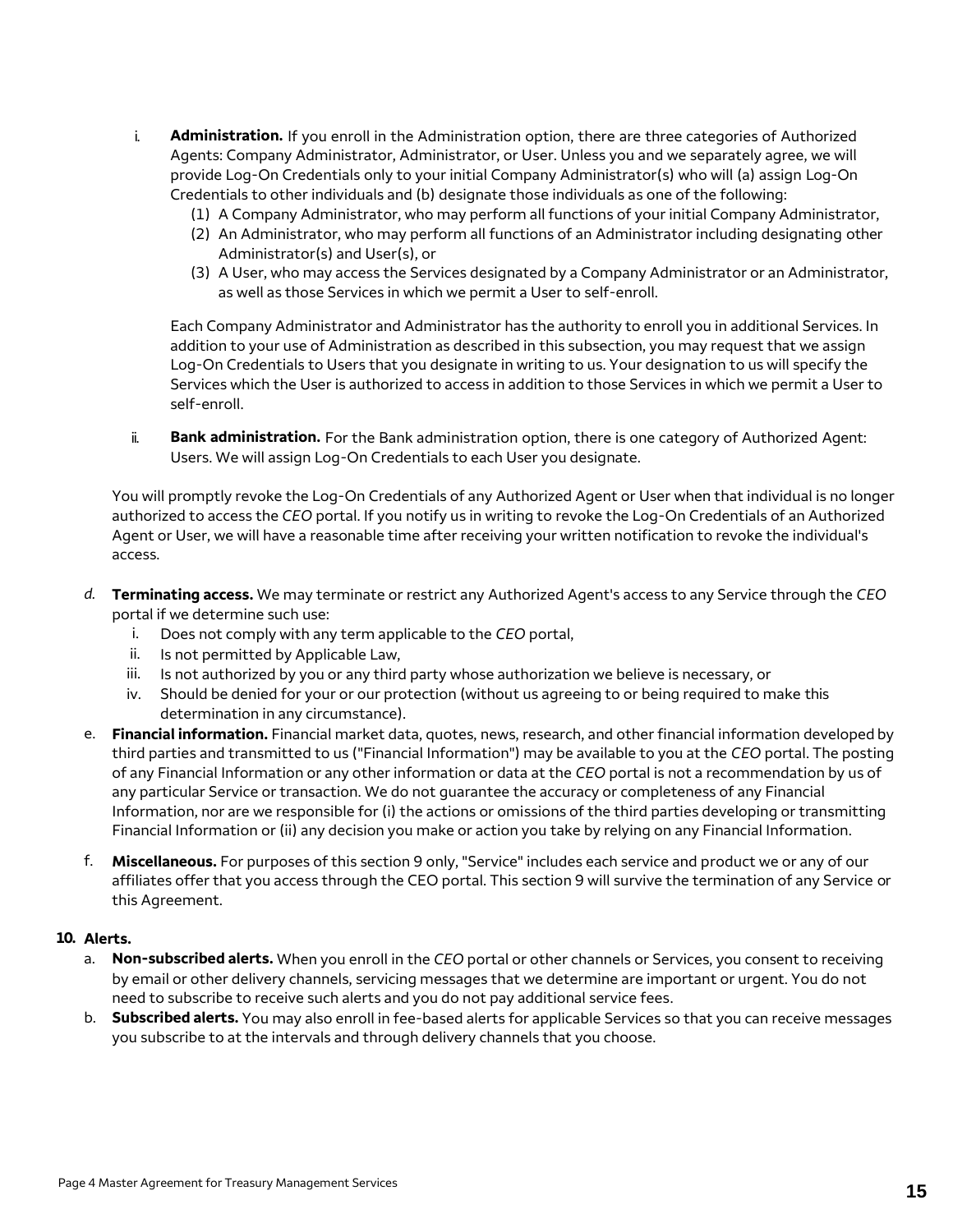#### **11. Liabilityandindemnification.**

- a. We are not obligated to honor, in whole or in part, any payment order or other instruction that:
	- i. Exceeds the available balance in the Account, unless otherwise provided in the Service Documentation,
	- ii. Does not comply with the Service Documentation or our applicable policies, procedures, or practices made available to you,
	- iii. We have reason to believe may not have been duly authorized, should not be honored for our or your protection, or involves funds subject to a hold, dispute, restriction, or legal process, or
	- iv. Would possibly result in us not complying with Applicable Law.
- b. Neither we nor our software vendors make any express or implied representations or warranties with respect to the Services or any software used in connection with the Services, including any warranty as to the merchantability or fitness for a particular purpose, other than those expressly set forth in the Service Documentation.
- c. Any claim, action, or proceeding against us for losses or damages arising from a Service, must be brought within one year from the date of the act or omission, except as otherwise stated in the account agreement governing the Account.
- d. We will have no liability for our failure to perform or delay in performing a Service if the failure or delay is due to circumstances beyond our reasonable control. If we determine that any funds transfer or communications network, Internet service provider, or other system used to provide a Service is unavailable, inaccessible, or otherwise unsuitable for use by you or us, we may, upon notice to you, suspend or discontinue the affected Service.
- e. We will only be liable to you for actual damages incurred as a direct result of our failure to exercise reasonable care in providing the Services. Reasonable care requires only that we follow standards that do not vary unreasonably from the general standards followed by similarly situated banks. Our policies and procedures are general internal guidelines for our use and do not establish a higher standard of care for us than otherwise established under Applicable Law. A mere clerical error or an honest mistake will not be considered a failure by us to perform any of our obligations. Our liability to you will be limited to an amount not greater than 10 times our fees incurred in the calendar month immediately before the calendar month in which the loss or damages were incurred (or, if no fees were incurred in that month, our fees incurred in the month in which the losses or damages were incurred).
- f. Except in the case of our negligence or intentional misconduct, you will indemnify and hold us, our directors, officers, employees and agents ("Representatives") harmless from all losses or damages that arise out of:
	- i. The performance of a Service in compliance with the Service Documentation, including any warranty we are required to make to a third party in connection with a Service,
	- ii. An act or omission of any of your agents, couriers, or Authorized Agents, and
	- iii. If the Service includes a license or sublicense of any software, any use or distribution of the software by you or any person gaining access to the software through you that is inconsistent with the license or sublicense.

You will promptly provide us with written proof of loss, and notify us if you become aware of any third party claim related to a Service. You will cooperate fully (and at your own expense) with us in recovering a loss. If we reimburse you, we or our designee will be subrogated to all of your rights (i.e., we will be entitled to assert any legal rights you had relating to the claim).

- g. Except as expressly provided otherwise in the Service Documentation, neither party nor its Representatives will be liable to the other party for:
	- i. Any special, consequential, incidental (including court costs and attorneys' fees), indirect, or punitive losses or damages, or
	- ii. Business interruption, loss of profits, loss of business, loss of revenue, loss of goodwill, loss of opportunity, loss or injury to reputation, or loss of anticipated savings, whether any claim is based on contract or tort, or whether the likelihood of these losses or damages was known to the other party and regardless of the form of the claim or action.

h.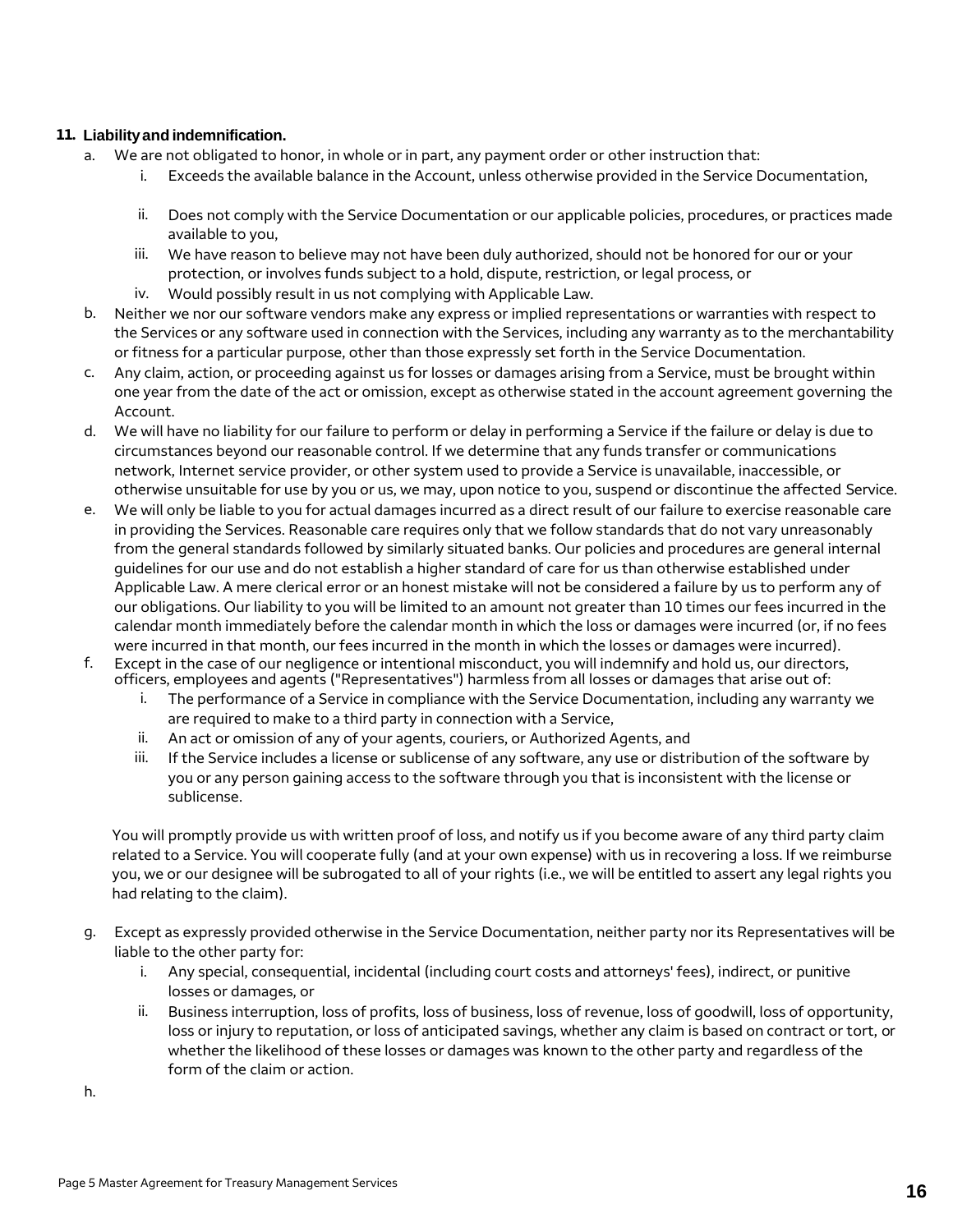When you send payments on behalf of your third party customers, you agree you are solely liable to your customers for any and all losses those customers may suffer. We exclude all and any liability of whatever nature (including those losses detailed in subsection g above) arising out of your relationship with your customer.

- **12. Governing law.** The Service Documentation will be governed by: (a) U.S. federal law and (b) the law of (i) the U.S. state in which the office of Bank that maintains the Account is located or, if there is no such state or no account associated with such Service, (ii) the State of New York, without reference to its principles of conflicts of laws ("Governing Law").
- **13. Arbitration agreement.** Upon demand by you or us, any dispute or claim arising out of or relating to this Agreement, or the breach thereof, must be submitted to arbitration administered by the American Arbitration Association ("AAA") under its Commercial Arbitration Rules, and must be heard before three arbitrators if the amount in dispute is U.S. \$5,000,000 or more or its equivalent in any other currency, and before one arbitrator for amounts in dispute of less than U.S. \$5,000,000 or its equivalent in any other currency. Arbitration will proceed in a location selected by AAA in the state of the applicable Governing Law, and if there is no such state, the place of arbitration must be New York, NY. The language of the arbitration must be English. Judgment on the award rendered by the arbitrator(s) may be entered in any court having jurisdiction thereof. This arbitration requirement does not limit the right of you or us to: (a) exercise self-help remedies including setoff or (b) obtain provisional or ancillary remedies such as injunctive relief or attachment, before, during or after the pendency of any arbitration proceeding. This exclusion does not constitute a waiver of the right or obligation of you or us to submit any dispute to arbitration hereunder, including those arising from the exercise of the actions detailed in (a) and (b) of this section.
- **14. Jurisdiction.** For any proceedings regarding this Agreement (not subject to arbitration as provided in this Agreement), you hereby irrevocably submit to the jurisdiction of the courts of the Borough of Manhattan, New York City, in the State of New York or the federal courts located there and irrevocably agree that all claims in relating to the proceeding may be heard or determined in those courts.

#### **15. Miscellaneous.**

- a. **Severability.** Any portion of the Service Documentation which is inconsistent with Applicable Law or Governing Law will be deemed modified and applied in a manner consistent therewith, and we will incur no liability to you as a result of the inconsistency or modification and application to any dispute regarding the Service Documentation. If any portion or provision of the Service Documentation is deemed unenforceable, it will not affect the enforceability or validity of the remaining Service Documentation nor the enforceability or validity of that portion or provision under the law of any other jurisdiction.
- b. **Entire agreement.** The Service Documentation (and any documents referred to therein):
	- i. Constitutes the entire agreement between you and us regarding the Services we provide for all Accounts opened with us, and
	- ii. Supersedes and extinguishes all prior agreements, understandings, representations and warranties of any nature (including requests for proposals and other sales material), whether oral or written, between you and us relating to any of our Services (including any other Master Agreement for Treasury Management Services, but excluding the current Commercial Account Agreement or Global Commercial Account Agreement, as applicable).
- c. **Electronic agreement.** To facilitate execution, the Service Documentation may be executed by a party in the form of an "Electronic Record" (as defined in the Electronic Signatures in Global and National Commerce Act at 15 U.S.C. §7001 et seq. ["ESIGN Act"]). The Service Documentation may be executed in as many counterparts as may be required to reflect all parties' approval, and all counterparts will collectively constitute a single agreement. An "Electronic Signature" (as defined in the ESIGN Act) that can be authenticated will constitute an original and binding signature of a party. The fact that a document is in the form of an Electronic Record or is signed using an Electronic Signature will not, in and of itself, be grounds for invalidating such document.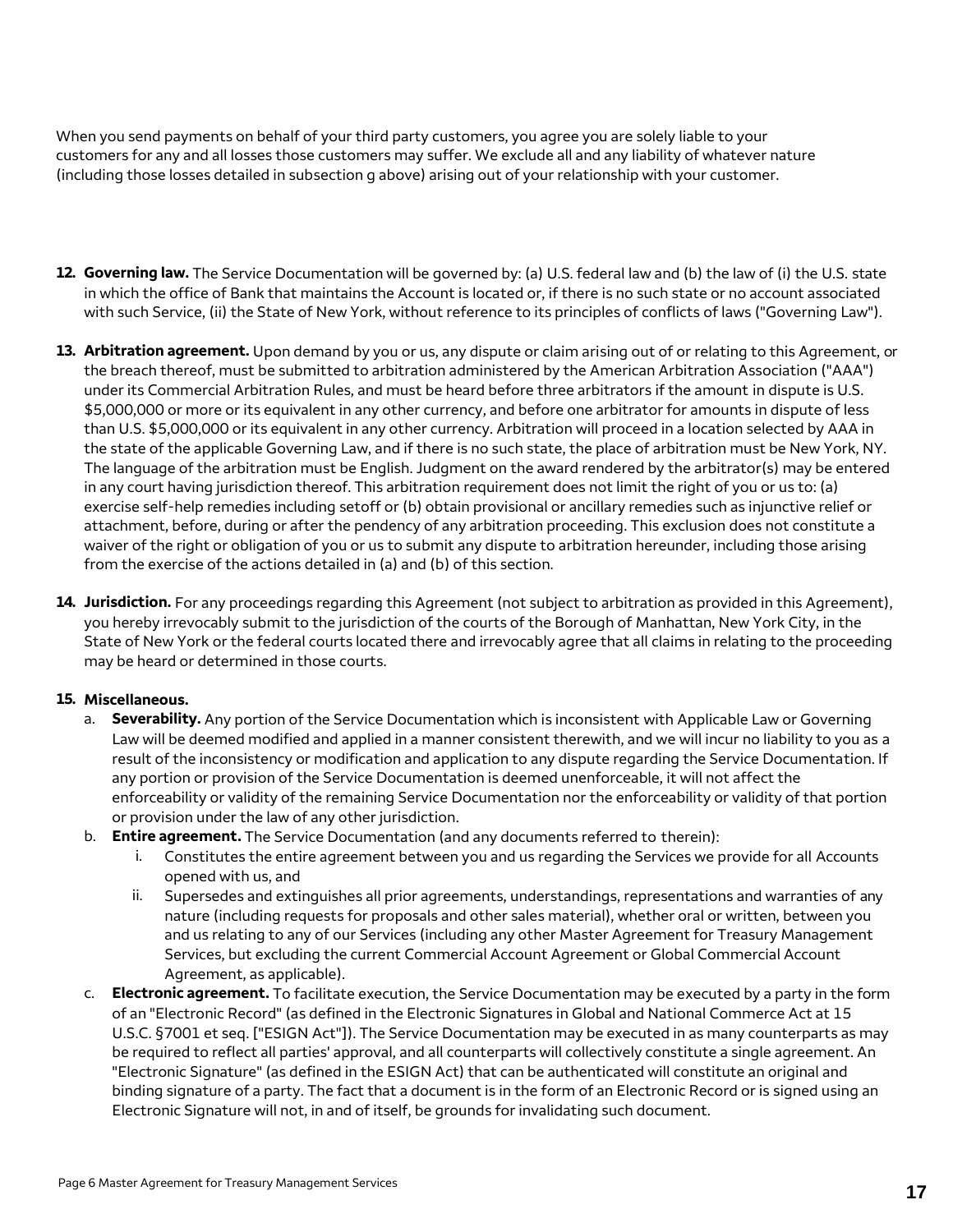- d. **No waiver.** Neither our failure nor any delay by us in exercising any right or remedy will be deemed to be a waiver of the right or remedy. No course of dealing or waiver of any right on one occasion will constitute a modification of the Service Documentation or be a waiver of that right on a subsequent occasion.
- e. **Third party beneficiaries.** Except as otherwise provided in the Service Documentation, no person or entity other than the parties to this Agreement will be deemed to be a third party beneficiary under the Service Documentation.
- f. **Financial condition.** You will provide us promptly upon our request any existing financial statements or other information pertaining to your financial condition or any previously unprepared financial statements which we may require you to prepare and/or to be audited or reviewed by independent certified public accountants acceptable to us.
- g. **Your representations and warranties.** You represent and warrant that: (i) you will not use any Service in a manner that would violate any Applicable Law by you or us; (ii) if you employ an agent in connection with its use of any Service, you represent and warrant to us that: (1) your governing body has duly authorized the agent; (2) you will exercise appropriate controls to ensure each authorized agent does not exceed the authority granted to it; and (3) you will preserve the confidentiality of the Log-On Credentials and immediately notify us if you become aware or suspect that any Log-On Credential may have been compromised.
- h. **Use of names.** You and we will not use each other's name or refer to our relationship in any solicitation, marketing material, advertisement, news release, or other written, online or oral communication without specific prior written consent for each such use or release, except that we may use your name as a reference in service proposals if we obtain your prior written approval for such use.
- i. **Notices and communications.** Either party may provide notice to the other party by mail, personal delivery, or electronic transmission.
	- i. You will notify us promptly in writing of any change in your name, Address, legal status, or any other changes relevant to the conduct of the Account or affecting your business relationship with us.
	- ii. The term "Address" as used in this Agreement refers to a mailing or electronic address.
	- iii. You will use the Address where your relationship manager or other manager is located and will address any notice to the attention of the manager.
	- iv. Each party will have a reasonable time after receipt of any notice to act on it.
	- v. Any communication or notice to us from your agent about your use of a Service will be deemed to be a communication from you, and you authorize us to communicate with your agent about any such communication or Service.
	- vi. We are entitled to rely on any communication or notice from you that we believe in good faith was authorized by your authorized representative or Authorized Agent and, we will have no obligation to verify or authenticate an identity of a sender or signature on any notice or communication, except as expressly provided in the Service Documentation.
- **16. Survival.** Sections 7, 9, 11 15 will survive termination of the Services or this Agreement.